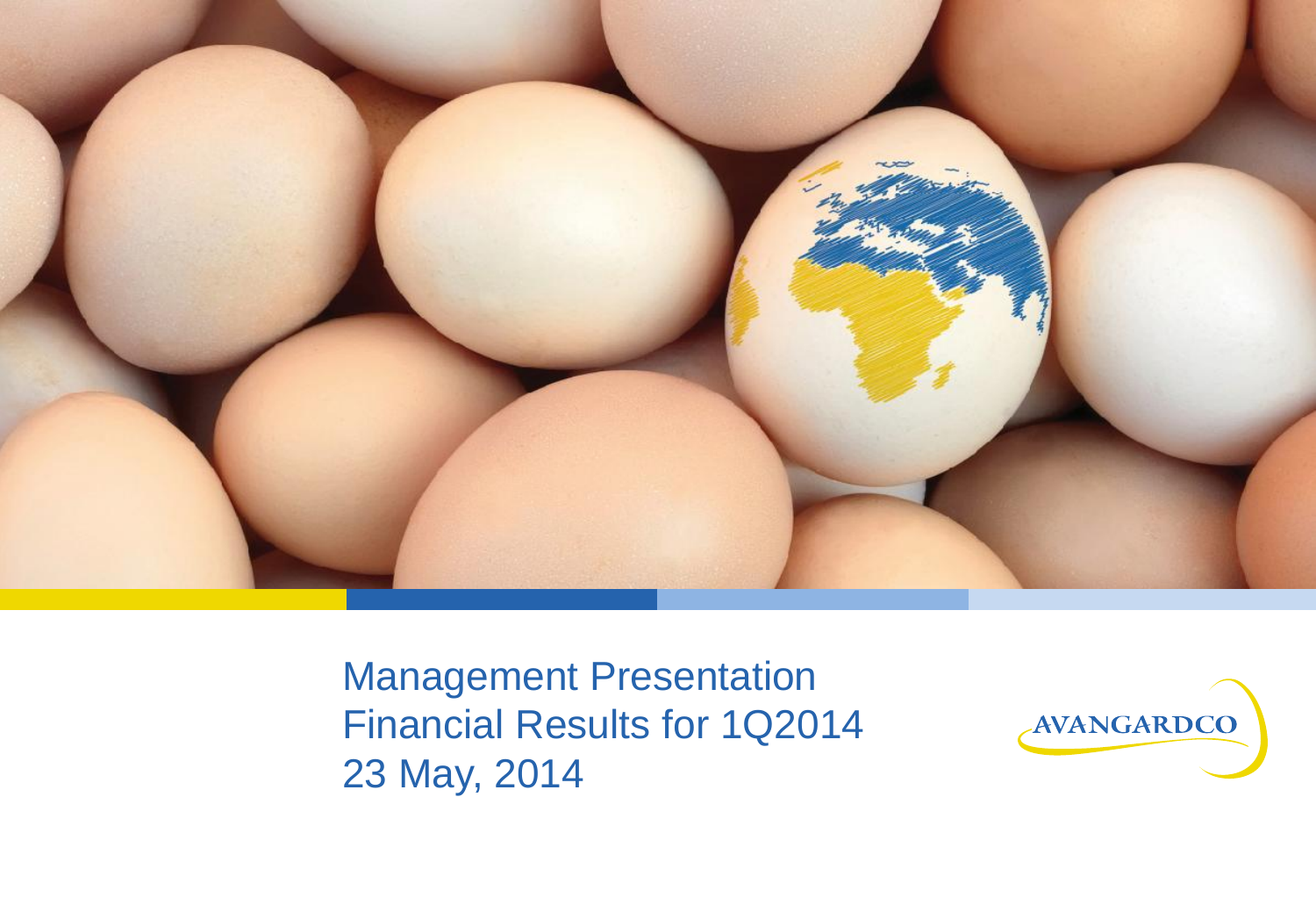### **Disclaimer**

#### **You must read the following before continuing.**

The following applies to the company presentation (the "company presentation") following this important notice, and you are therefore advised to read this important notice carefully before reading, accessing or making any other use of the company presentation. In accessing the company presentation, you agree to be bound by the following terms and conditions, including any modifications to them any time that you receive any information from us as a result of such access. The information contained in this company presentation has been prepared by Avangardco investments public limited ("Avangard" or the "company").

This document does not contain or constitute an offer of, or the solicitation of an offer to buy or subscribe for, securities to any person in Australia, Canada, Japan, Ukraine or the United States or in any jurisdiction to whom or in which such offer or solicitation is unlawful. This presentation is not an offer for sale of securities in the United States or any other jurisdiction. Any securities which are the subject of such offer have not been, and will not be, registered under the U.S. Securities act of 1933, as amended (the "securities act"), or the securities laws of any state of the United States or other jurisdiction and may not be offered or sold within the united states or to, or for the account or benefit of, U.S. Persons (as defined in regulation s under the securities act), except pursuant to an exemption from, or in a transaction not subject to, the registration requirements of the securities act and any applicable state or local securities laws. Any offer of such securities will be made by means of an offering document that will contain detailed information about the company and its management, including financial statements. Any investment decision should be made on the basis of the final terms and conditions of the securities and the information contained in such offering document and not on the basis of this presentation which does not constitute or form part of an offer or solicitation of an offer to purchase or subscribe for any securities. Subject to certain exceptions, the securities referred to herein may not be offered or sold in Australia, Canada, Japan, or Ukraine or to, or for the account or benefit of, any national, resident or citizen of Australia, Canada, Japan, or Ukraine. The offer and sale of the securities referred to herein has not been and will not be registered under the securities act or under the applicable securities laws of Australia, Canada, Japan, or Ukraine. There will be no public offer of the securities in the United States.

This company presentation is only addressed to and directed at persons in member states of the European economic area who are "qualified investors" within the meaning of article  $2(1)(e)$  of the prospectus directive (directive 2003/71/ec) ("qualified investors"). In addition, in the United Kingdom, this company presentation is being distributed only to, and is directed only at (i) investment professionals within the meaning set out in article 19(5) of the financial services and markets act 2000 (financial promotion) order 2005, as amended (the "order") and qualified investors falling within article 49(2)(a) to (d) of the order, and (ii) persons to whom it may otherwise lawfully be communicated (all such persons together being referred to as "relevant persons"). This company presentation must not be acted on or relied on (i) in the United Kingdom, by persons who are not relevant persons, and (ii) in any member state of the European economic area other than the United Kingdom, by persons who are not qualified investors. Any investment or investment activity to which this company presentation relates is available only to (i) in the United Kingdom, relevant persons, and (ii) in any member state of the European economic area other than the United Kingdom, qualified investors, and will be engaged in only with such persons.

This company presentation may not be used in any jurisdiction where such use is not authorised or is unlawful. The distribution of this company presentation in certain jurisdictions may be restricted by law. Persons in whose possession this company presentation may come are required to inform themselves about and to observe such restrictions.

Each recipient hereof, by virtue of receiving this company presentation, will be deemed to have acknowledged, represented and agreed that it is not a U.S. Person and is acting for its own account or for the account of a non U.S. Person in an offshore transaction (as defined in regulation s under the securities act) and (a) if it is in the United Kingdom, it is a relevant person, and/or a relevant person who is acting on behalf of, relevant persons in the United Kingdom and/or qualified investors to the extent it is acting on behalf of persons or entities in the United Kingdom or the European economic area; or (b) if it is in any member state of the European economic area other than the United Kingdom, it is a qualified investor and/or a qualified investor acting on behalf of, qualified investors or relevant persons, to the extent it is acting on behalf of persons or entities in the European economic area or the United Kingdom.

This company presentation is confidential and is being provided to you solely for your information and may not be reproduced in any form or forwarded or further distributed to any other person or published, in whole or in part, for any purpose whatsoever. Any forwarding, distribution or reproduction of this company presentation in whole or part is unauthorised. Failure to comply with this directive may result in a violation of the securities act or the applicable laws of other jurisdictions. the provision of this company presentation doesn't constitute or shall not be relied upon as constituting, the giving of investment (or other) advice by the company or any other shareholders, employees representatives or affiliates thereof. Neither Avangard nor its respective subsidiaries, associates, directors, employees, agents or advisors (such directors, employees, agents or advisors being hereafter referred to as "representatives"), makes any representation or warranty (express or implied) as to the adequacy, accuracy, reasonableness or completeness of the information contained in this company presentation or of any additional information, and such parties or entities expressly disclaim any and all responsibility or liability (other than in respect of fraudulent misrepresentation) based on or relating to the accuracy or sufficiency thereof, or for any errors or omissions from, this company presentation or any additional information or based on or relating to the recipient's reliance or use or the reliance or use by any of its associates or representatives on or of this company presentation or any additional information, or any other written or oral communications transmitted to the recipient or any of its associates or representatives or any other person in the course of its or their evaluation of an investment in the company.

Forward looking statements this company presentation includes statements that are, or may be deemed to be, "forward looking statements". These forward looking statements can be identified by the use of forward looking terminology, including the terms "believes", "estimates", "anticipates", "expects", "intends", "may", "will" or "should" or, in each case their negative or other variations or comparable terminology. These forward looking statements include all matters that are not historical facts. They appear in a number of places throughout this company presentation and include statements regarding the intentions, beliefs or current expectations of the company. By their nature, forward looking statements involve risks and uncertainties because they relate to events and depend on circumstances that may or may not occur in the future. Forward looking statements are not guarantees of future performance. The company's actual performance, results of operations and financial condition may differ materially from the impression created by the forward looking statements contained in this company presentation.

Subject to its legal and regulatory obligations, Avangard expressly disclaims any obligation to update or revise any forward looking statement contained herein to reflect any change in expectations with regard thereto or any change in events, conditions or circumstances on which any statement is based. Neither troika nor any of its respective affiliates undertake to provide the recipient hereof with access to any additional information or to update this company presentation or to correct any inaccuracies herein which may become apparent.

Any recipient of this company presentation is solely responsible for assessing and keeping under review the business, operations, financial condition, prospects, creditworthiness, status and affairs of the company.

In no circumstances shall the delivery of this company presentation imply that no negative change may occur in the business of the company after the date of issuance of this company presentation, or any date of amendment and/or addition thereto. Financial information and rounding

Certain financial information contained in this company presentation has been extracted from the company's unaudited management accounts and financial statements prepared in accordance with Ukrainian Accounting Standards ("UAS"). The areas in which management accounts or UAS financial statements differ from International Financial Reporting Standards ("IFRS") and/or U.S. Generally accepted accounting principles could be significant and you should consult your own professional advisors and/or conduct your own due diligence for a fuller understanding of the significance of such differences and any impact such differences may have on the relevant financial information contained in this company presentation. Some numerical figures included in this company presentation have been subject to rounding adjustments. Accordingly, numerical figures shown as totals in certain tables may not be an arithmetic aggregation of the figures that preceded them. Certain information presented herein (including market data and statistical information) has been obtained from various sources which the company considers to be reliable. However, the company makes no representation as to, and accepts no responsibility or liability whatsoever for, the accuracy or completeness of such information.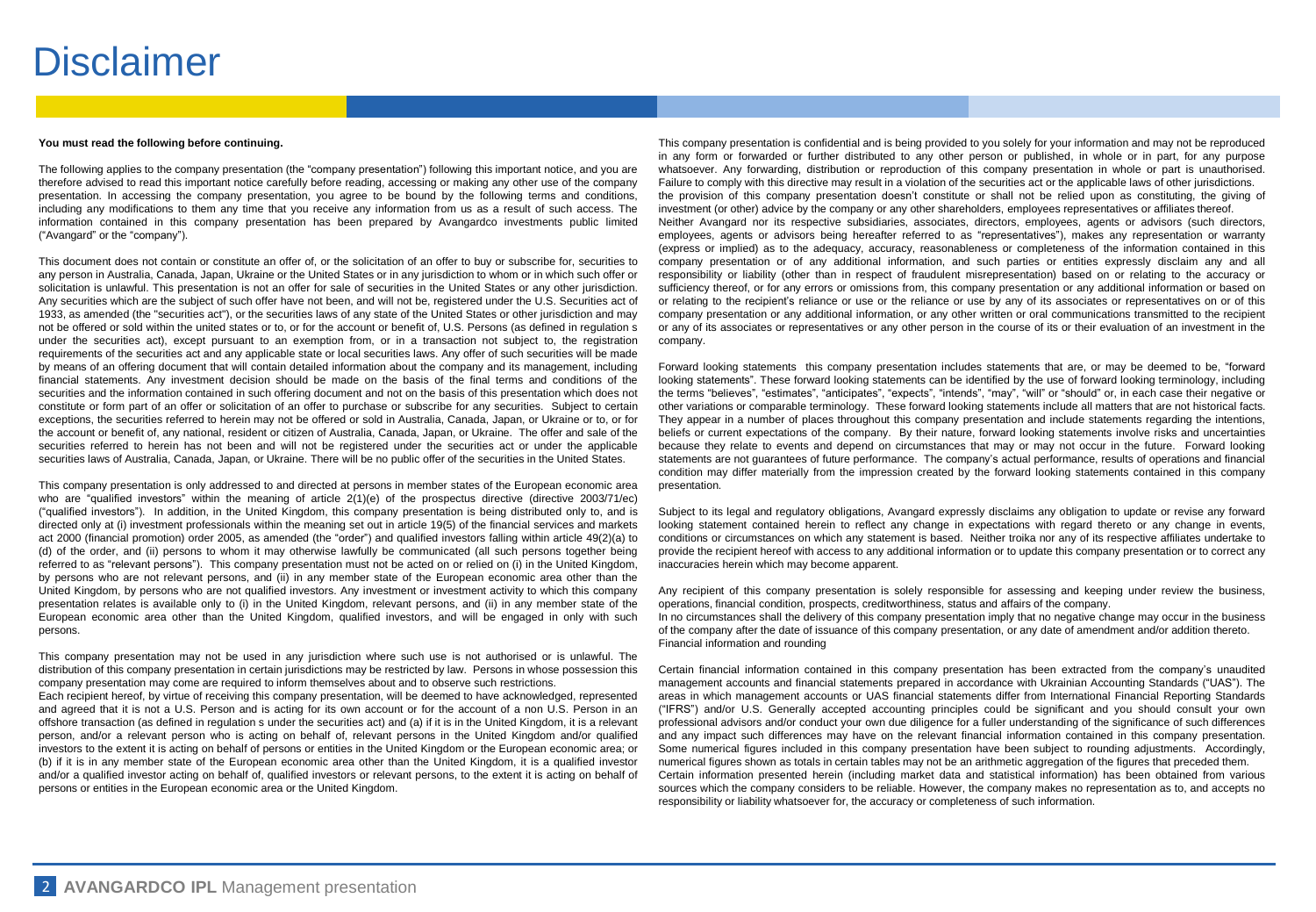1. Business and Operations Overview 2. Financial Results

Appendix: financial snapshot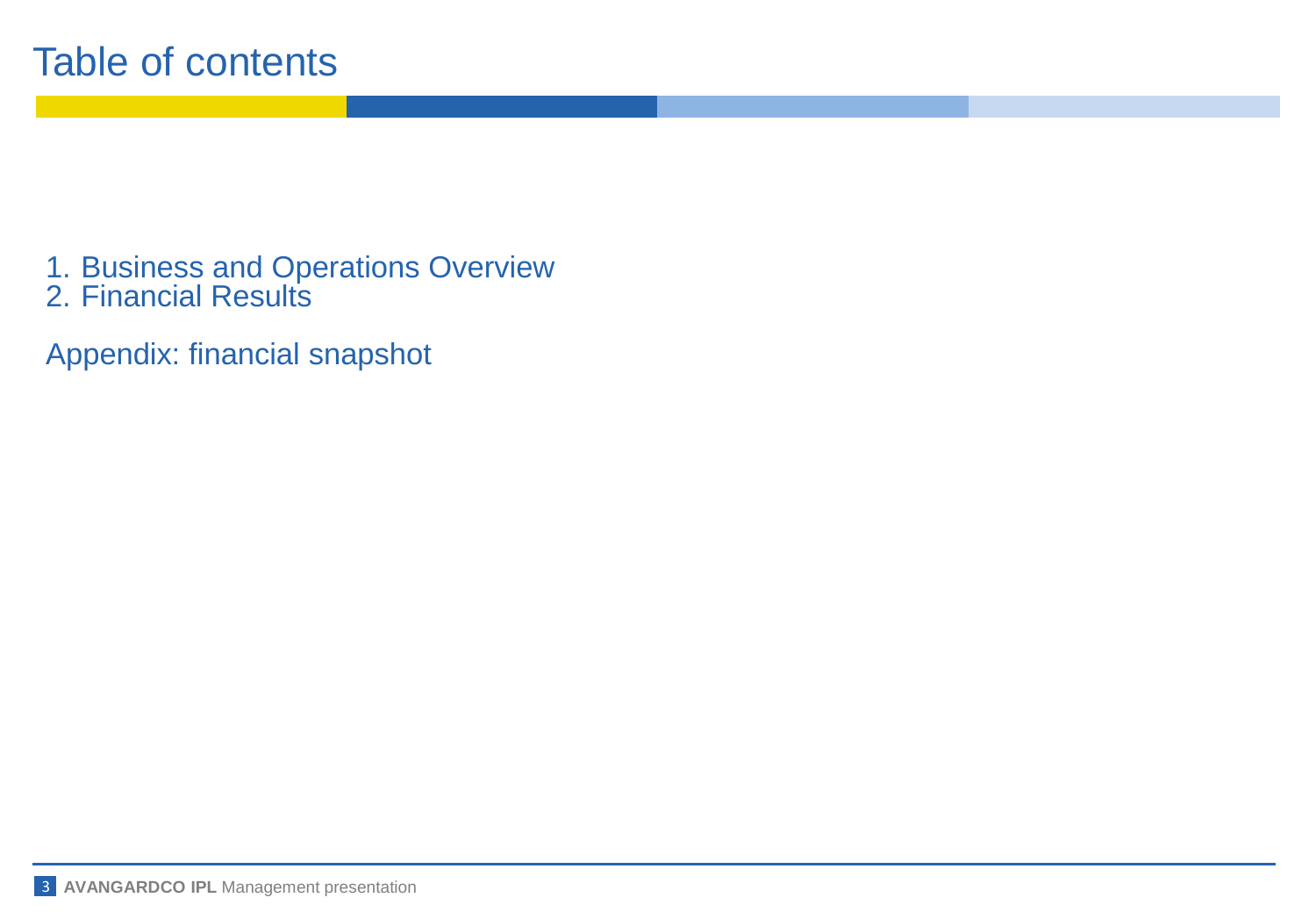# 1. Business and Operations Overview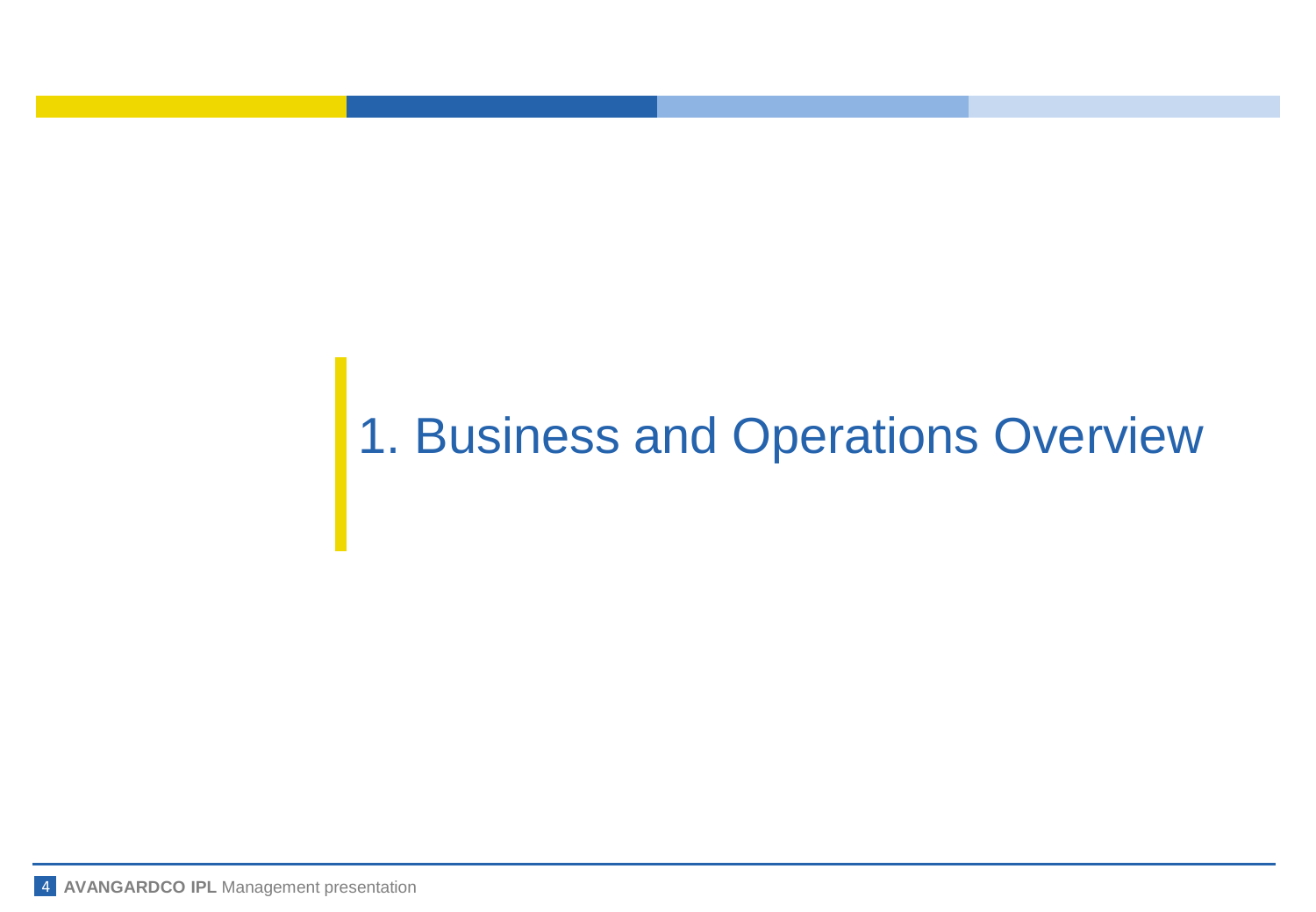## 1.1. Strong Operational and Financial Performance

#### **Operational Performance in 1Q2014**

- Shell eggs production (+14.2%): 1.889 bn pcs in 1Q2014 vs. 1.654 bn pcs in 1Q2013
- Sales to third parties (-3.9%): 1.264 bn pcs in 1Q2014 vs. 1.315 bn pcs in 1Q2013
- Average selling shell eggs price (-1.5%): 0.67 UAH (excl. VAT) in 1Q2014 vs. 0.68 UAH (excl. VAT) in 1Q2013
- Average selling egg products price (-8.7%): 7.04 \$/kg in 1Q2014 vs. 7.71 \$/kg in 1Q2013
- Total flock (+25.0%): 34.0 mn heads as at 31 Mar. 2014 vs. 27.2 mn heads as at 31 Mar. 2013
- 41% of total flock as at 31 Mar. 2014 was placed at new complexes (36% of laying hens flock)

#### **Financial Performance in 1Q2014**

- Revenue (-2.3%): \$152.2mn in 1Q2014 vs. \$155.8mn in 1Q2013
- Export sales of eggs and egg products (+70.8%): \$61.5 mn in 1Q2014 vs. \$36.0 mn in 1Q2013
- EBITDA (-16.7%): \$60.9mn in 1Q2014 vs. \$73.1mn in 1Q2013
- EBITDA margin (-6.9 p.p.): 40.0% in 1Q2014 vs. 46.9% in 1Q2013
- Total debt/LTM EBITDA: 1.16



#### Production of Shell Eggs and Egg Products in Egg Equivalent, bn pcs

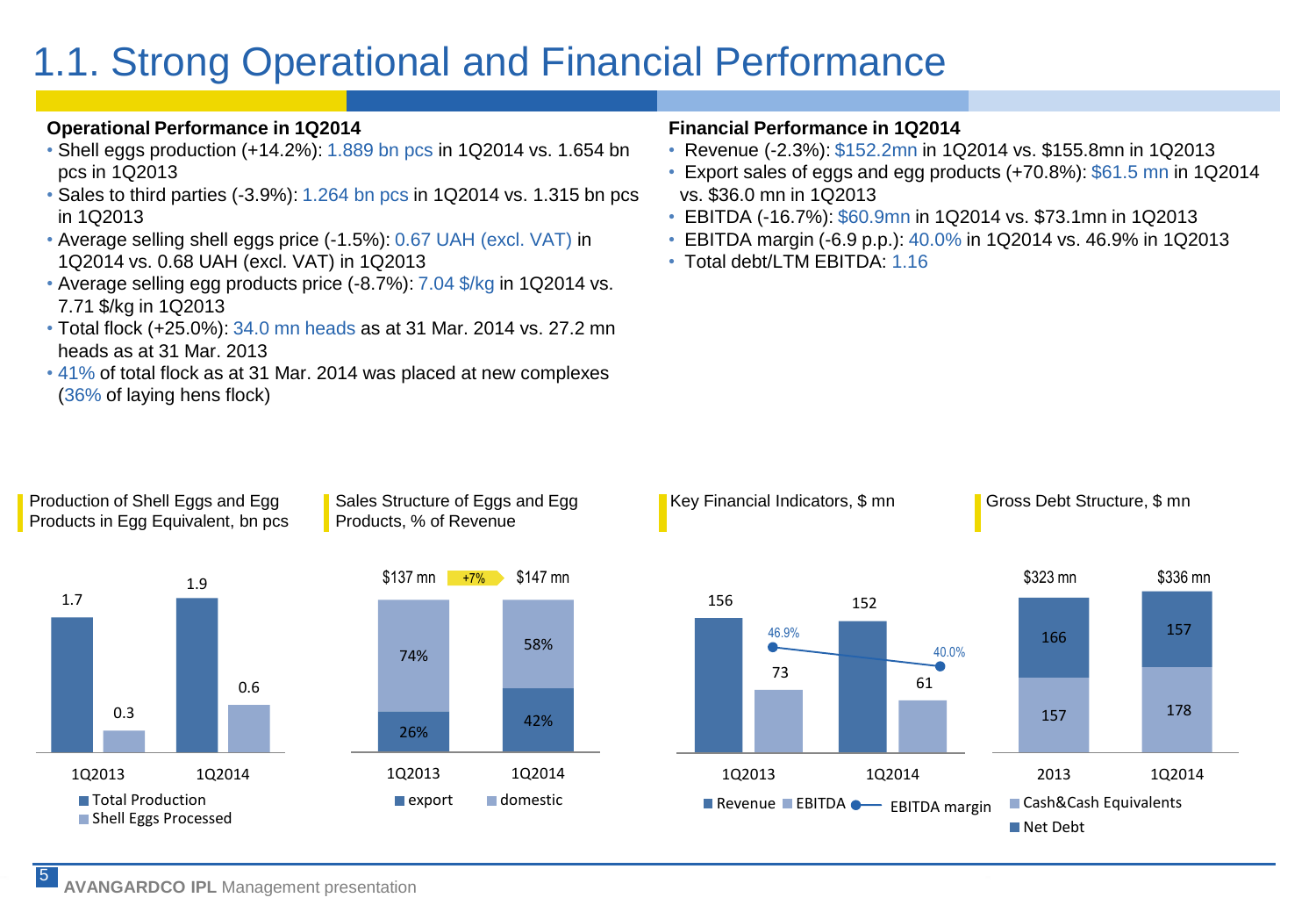### 1.2. Diversified Sales Structure



• Shell eggs are sold for export as well as to domestic wholesale and retail customers with increasing share of export and retail chains

- Export to 33 countries
- Export constituted 40% of the Company's total revenue as of 1Q2014
- Main export directions in 1Q2014: eggs Iraq, Liberia, Egypt; for egg products UAE, Jordan, Indonesia, Thaiwan, Korea
- Export strategy aimed to expand sales: eggs MENA, CIS; egg Products Middle East, Asia
- Company has doubled the sales of packaged eggs under the umbrella brand "Kvochka" to 25.9 mln pieces in 1Q2014. The Company continues to expand the presence of brand "Kvochka" in regional networks and traditional retail.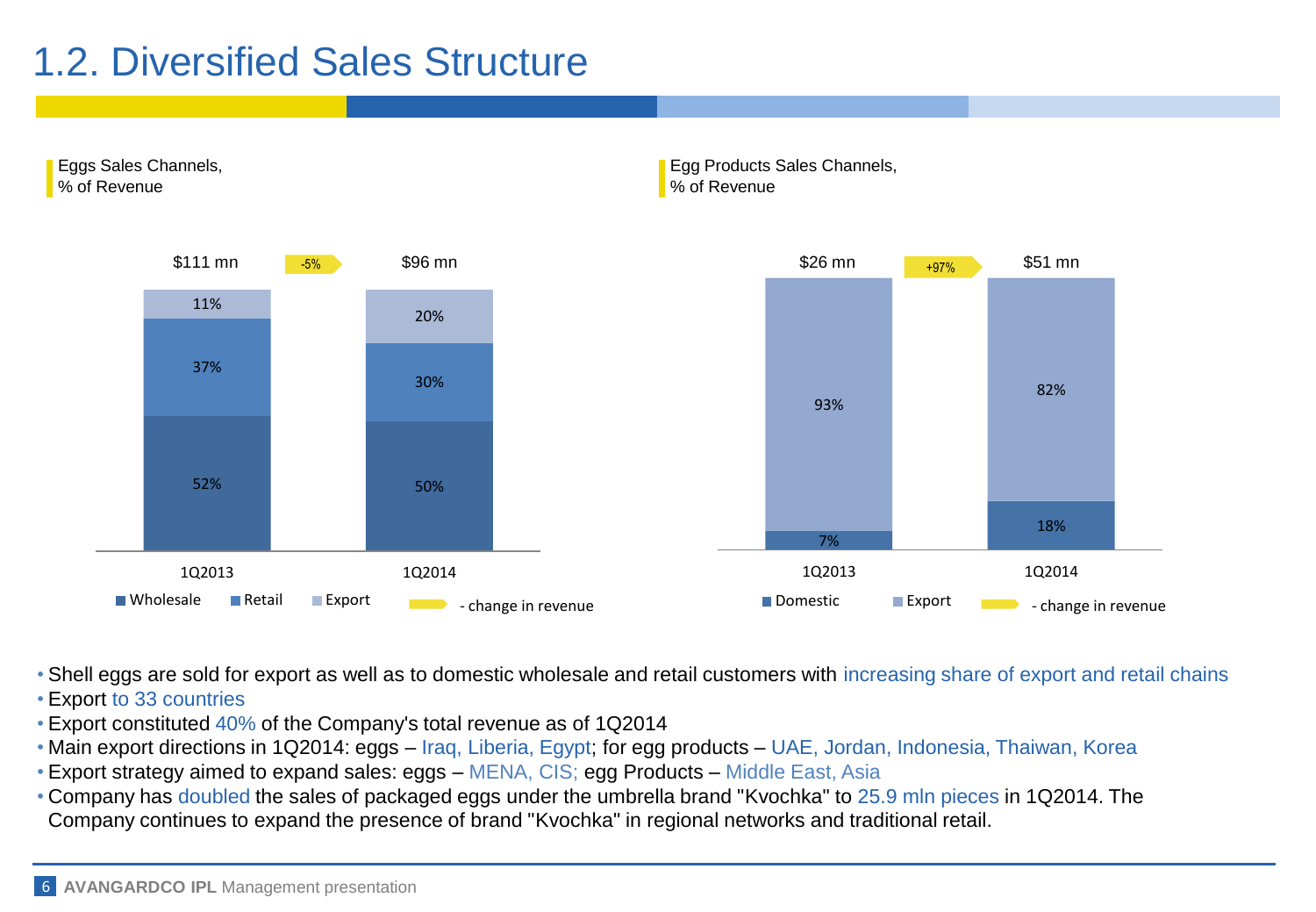## 1.3. Facilities Overview





| Assets, \$ mn                                                | <b>YE2013</b> |
|--------------------------------------------------------------|---------------|
| West (Chernivtsi, Ivano-Frankivsk, Khmelnytsk)               | 1,123         |
| South (Kherson, Mykolaiv)                                    | 176           |
| East (Donetsk, Lugansk)                                      | 158           |
| Central-East (Cherkasy, Dnipropetrovsk, Kharkiv, Kirovograd) | 156           |
| Cyprus                                                       | 155           |
| North (Kyiv)                                                 | 42            |
| Crimea                                                       | 9             |
| total                                                        | 1,819         |

#### **Modern facilities**

- Greenfield Avis and Chornobaivske complexes are completed
- Rearing sites at new complexes are capable of operating at full capacity of 5.045 mln hens
- Industrial laying hens sites with capacity of 11.184 mln hens are capable of operating at full capacity
- Production sites are fully compliant with European standards
- Actual utilization of the sites corresponds to the operational plans of the Company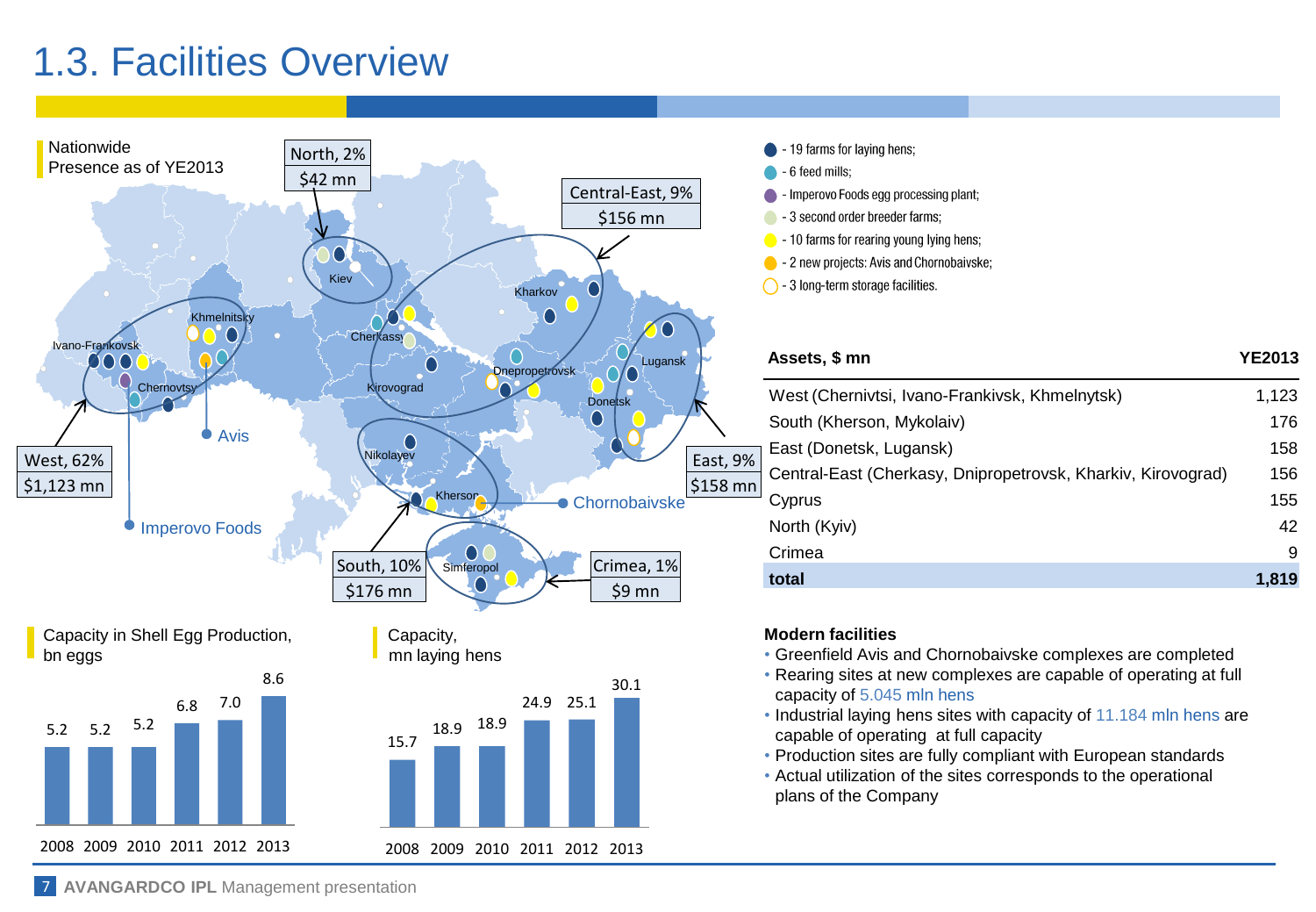## 2. Financial results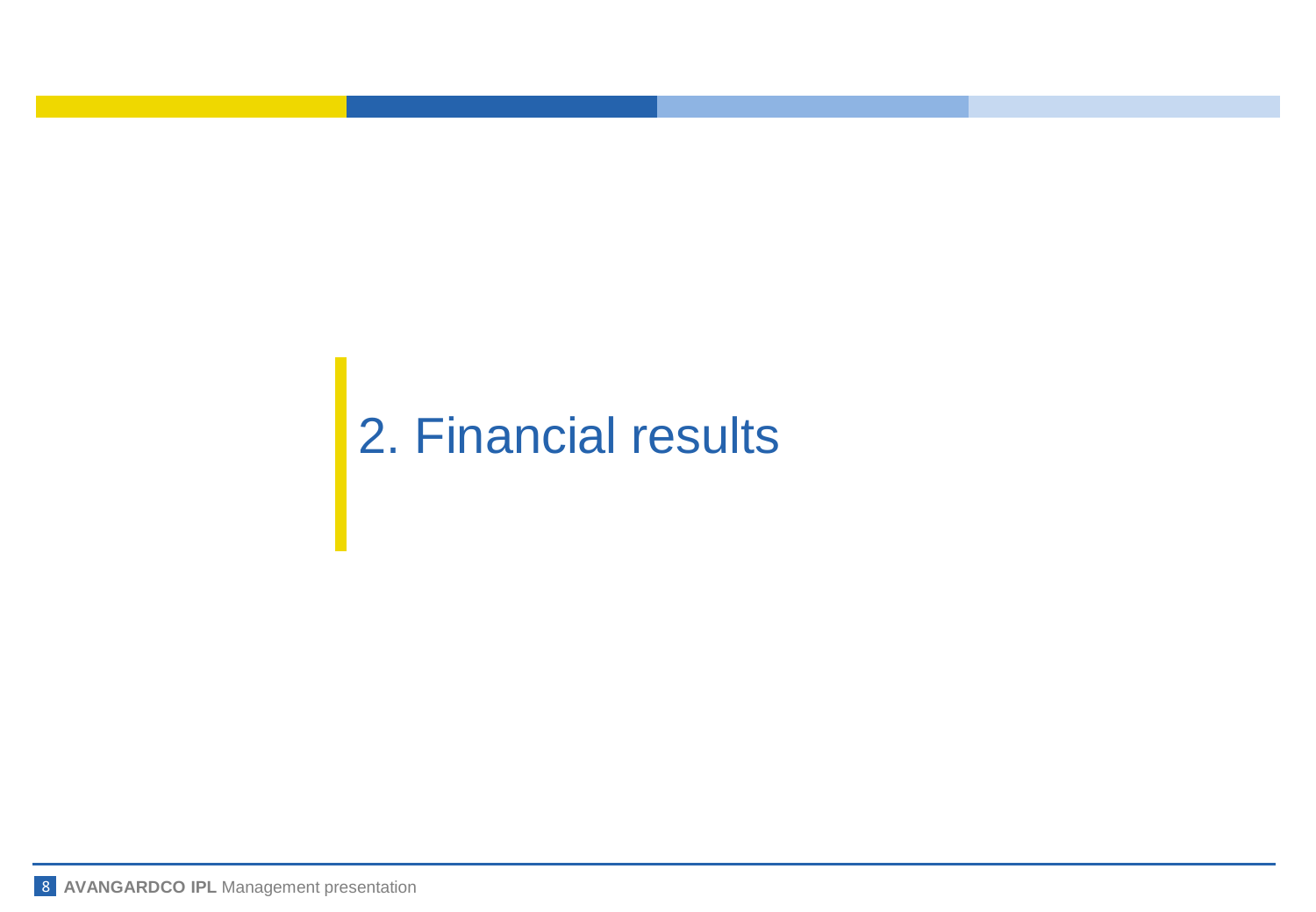## 2.1. Key Financial Highlights





228<sup>238</sup> 61 47 2012 2013 1Q2013 1Q2014 39.0% 30.7% Net Profit, \$ mn *Source: Avangard's data* -23% • Net profit margin

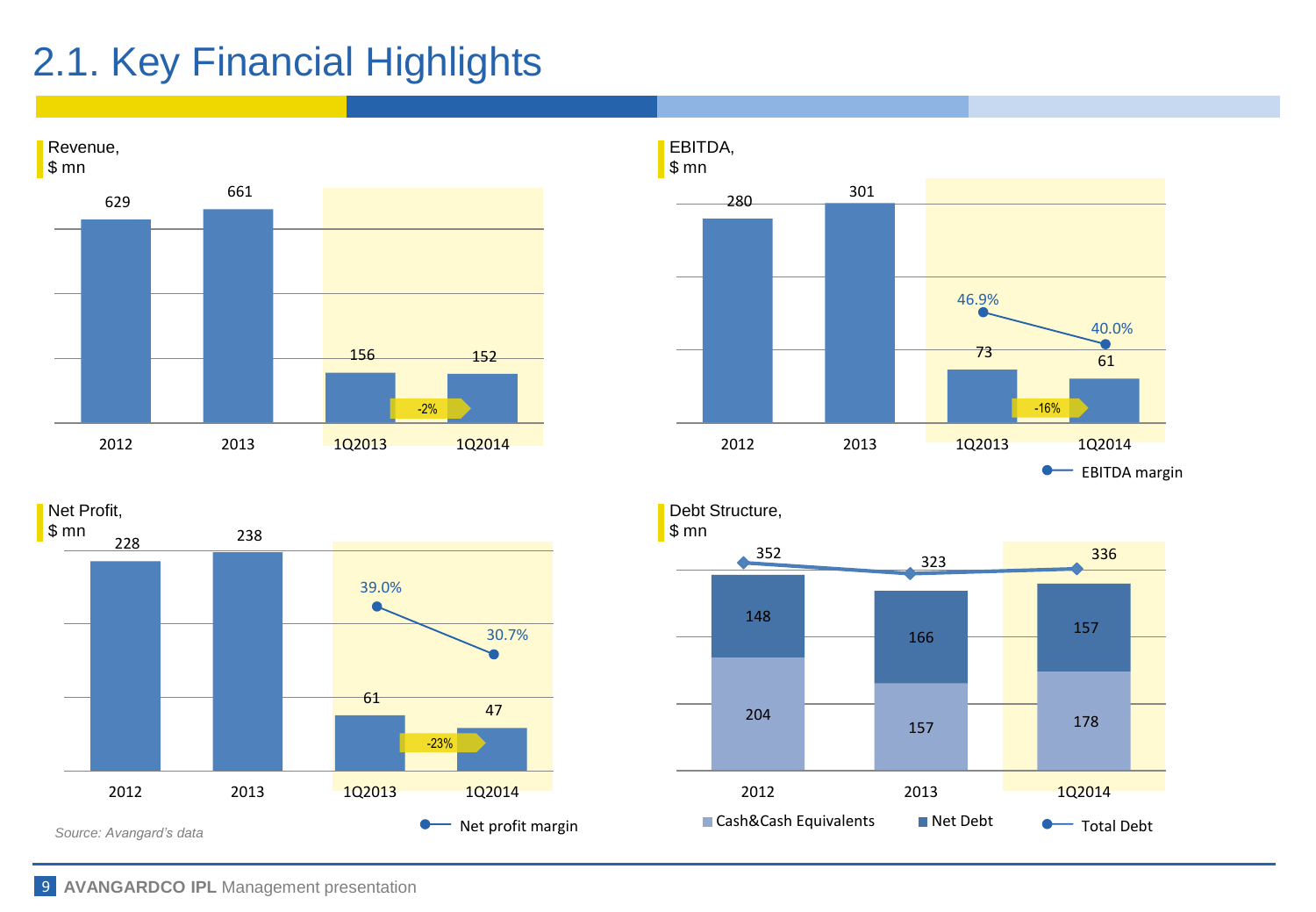### 2.2. Key Segment Results

#### **Sales Revenue**

| \$'000       | 1Q2013  | <b>1Q2014</b> | change, % |
|--------------|---------|---------------|-----------|
| Shell eggs   | 111,122 | 95,600        | (14%)     |
| Egg products | 25.571  | 51.326        | 101%      |
| Other        | 19.130  | 5,273         | (72%)     |

#### **Decrease in Shell Eggs segment revenue was due to:**

• increase the volume of shell eggs used for further processing into dry egg products

#### **Increase in Egg Products segment revenue was due to:**

- increase in processing capacity to 6 mln egg per day on Imperovo Foods
- increase in sales volume
- expanding export sales

Revenue share of key segments (eggs and egg products) increased by 7% in 1Q2014 vs 1Q2013 and gives 97% to total revenue.

| <b>Cost of Finished Goods Sold</b><br>\$'000 | 1Q2013  |         | 1Q2014 change,% |
|----------------------------------------------|---------|---------|-----------------|
| Raw materials                                | 87,118  | 82,734  | (5%)            |
| Payroll of production personnel              |         |         |                 |
| and related charges                          | 4,671   | 4.901   | 5%              |
| Depreciation                                 | 3,459   | 6.209   | 80%             |
| Services provided by third parties           | 7.166   | 7.842   | 9%              |
| Other                                        | 0,052   | 0.043   | (17%)           |
| <b>Total COGS</b>                            | 102,466 | 101,729 | (1%)            |

#### Sales Revenue Structures, %



#### **Cost of Finished Goods Sold** Cost of Finished Goods Sold Structure

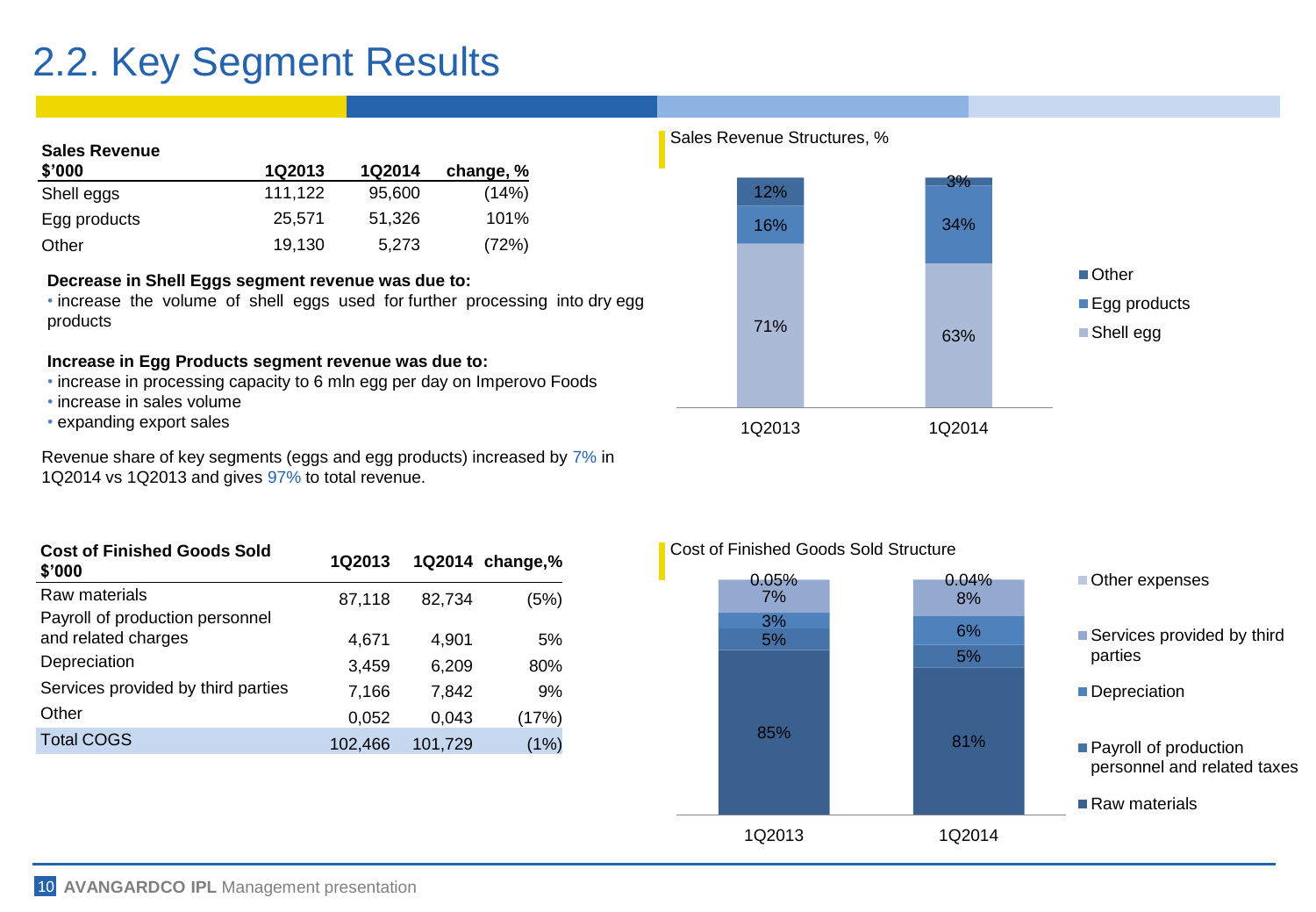### 2.3. Debt Structure

Debt Structure



Loan Portfolio Servicing Schedule, \$ mn *\** 

*\*excl. bonds, leasing and commodity credits / Source: Avangard's data*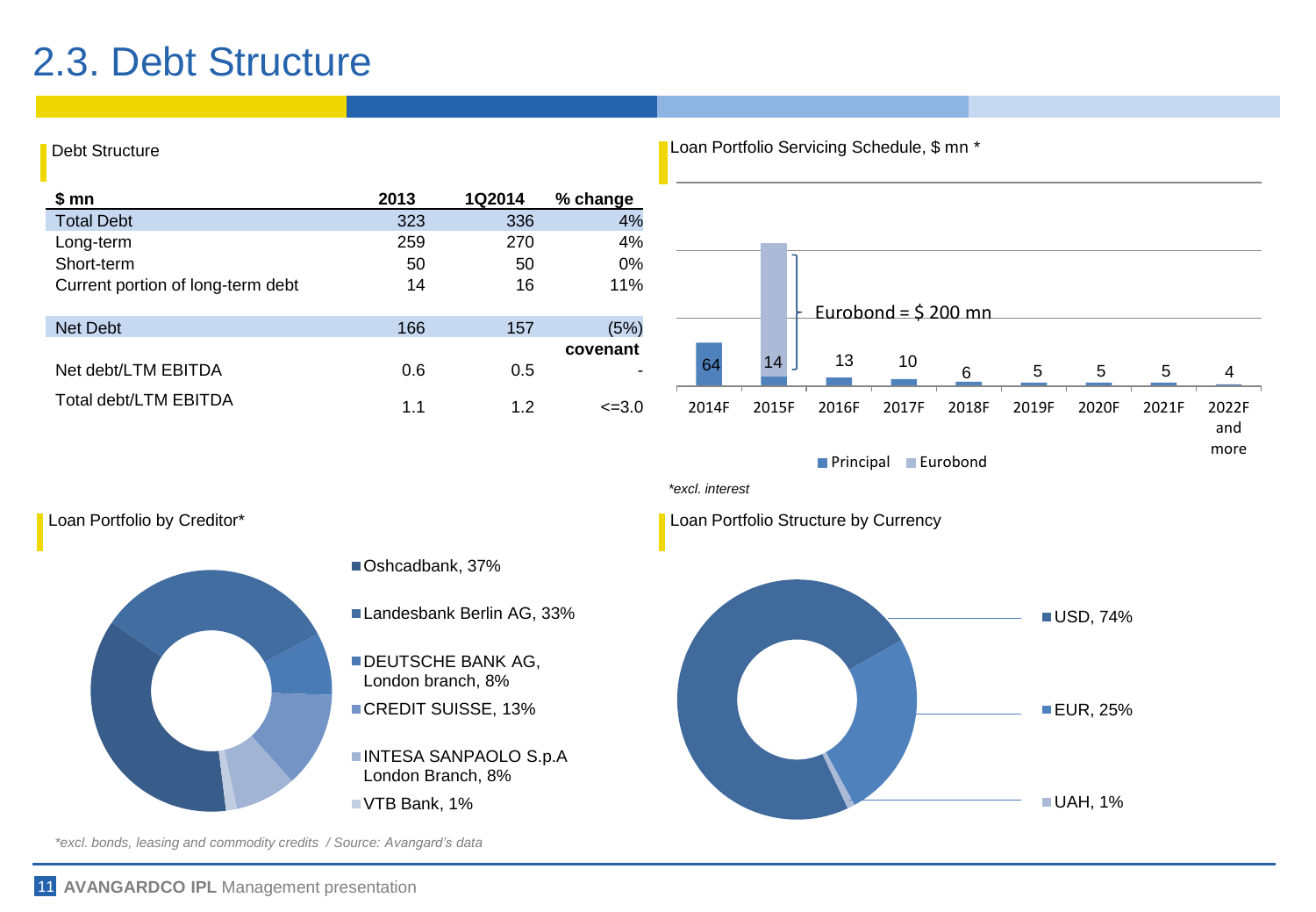Appendix: financial snapshot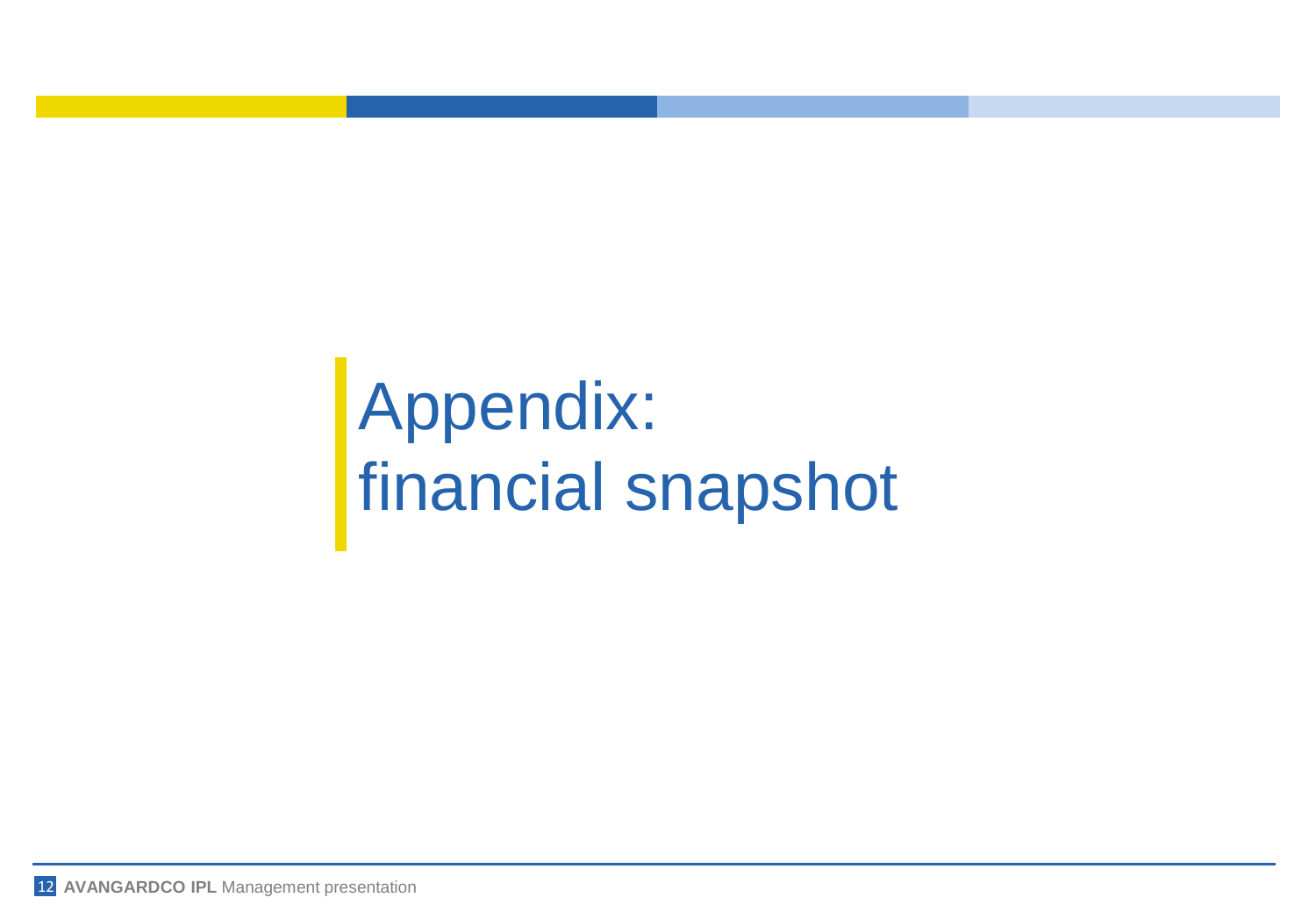### Balance Sheet

| \$'000                                    | 2013      | 1Q2014    | change, % |
|-------------------------------------------|-----------|-----------|-----------|
| <b>NON-CURRENT ASSETS</b>                 | 1,183,740 | 874,391   | (26%)     |
| Property, plant and equipment             | 1,103,630 | 821,166   |           |
| Non-current biological assets             | 76,678    | 50,720    |           |
| Deferred tax assets                       | 3,059     | 2,232     |           |
| Other non-current assets                  | 373       | 273       |           |
| <b>CURRENT ASSETS</b>                     | 635,175   | 557,440   | (12%)     |
| Inventories                               | 193,382   | 155,166   |           |
| Current biological assets                 | 60,648    | 54,074    |           |
| Trade accounts receivable, net            | 88,972    | 67,301    |           |
| Prepaid income tax                        | 85        | 23        |           |
| Prepayments and other current assets, net | 30,845    | 21,942    |           |
| Taxes recoverable and prepaid             | 104,439   | 80,462    |           |
| Cash and cash equivalents                 | 156,804   | 178,472   |           |
| <b>TOTAL ASSETS</b>                       | 1,818,915 | 1,431,831 | (21%)     |
|                                           |           |           |           |
| <b>TOTAL EQUITY</b>                       | 1,447,098 | 1,057,297 | (27%)     |
| <b>NON-CURRENT LIABILITIES</b>            | 263,414   | 273,642   | 4%        |
| <b>CURRENT LIABILITIES</b>                | 108,403   | 100,892   | (7%)      |
| Loans and bonds                           | 64,504    | 65,861    |           |
| <b>Trade Accounts Payable</b>             | 15,084    | 9,834     |           |
| <b>Other Payables</b>                     | 28,815    | 25,197    |           |
| <b>TOTAL LIABILITIES</b>                  | 371,817   | 374,534   | 1%        |
| NET DEBT at the date                      | 166,024   | 157,381   | (5%)      |

*Source: Avangard's data*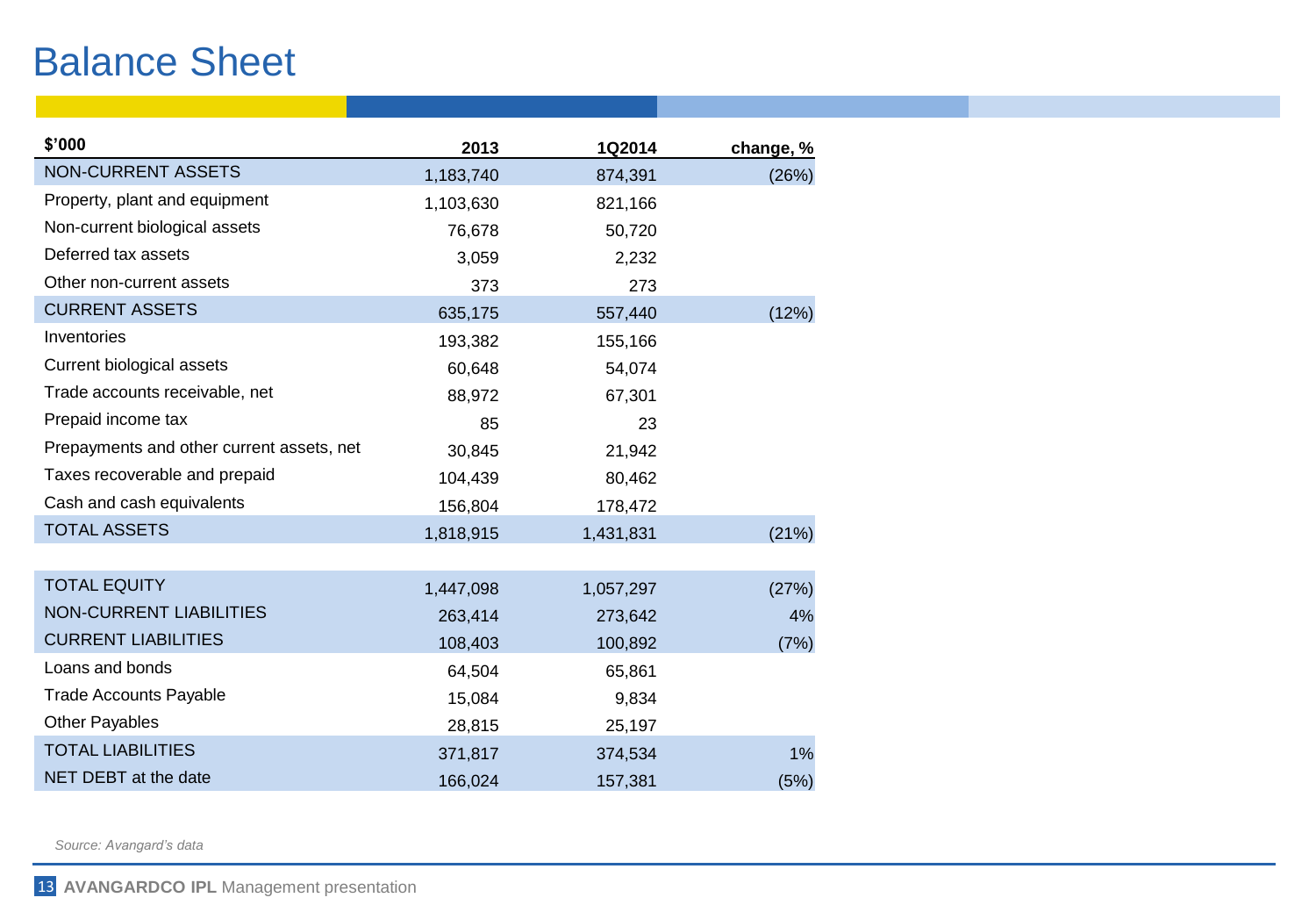### Income Statement

| \$'000                                                     | 1Q2013     | 1Q2014     | change, % |
|------------------------------------------------------------|------------|------------|-----------|
| <b>REVENUE</b>                                             | 155,823    | 152,199    | (2%)      |
| Income from revaluation of biological assets at fair value | 8,841      | 9,275      |           |
| Cost of sales                                              | (102, 466) | (101, 729) |           |
| <b>GROSS PROFIT</b>                                        | 62,198     | 59,745     | (4%)      |
| General administrative expenses                            | (3,961)    | (5, 456)   |           |
| Distribution expenses                                      | (3,965)    | (5,660)    |           |
| Income from government grants and incentives               | 76         | 68         |           |
| Income from special VAT treatment                          | 13,097     | 5,680      |           |
| Other operating income/expenses, net                       | 1,993      | 120        |           |
| <b>OPERATING PROFIT/(LOSS)</b>                             | 69,438     | 54,497     | (22%)     |
| <b>Financial income</b>                                    | 42         | 39         |           |
| Financial expenses                                         | (8,756)    | (7,663)    |           |
| PROFIT BEFORE TAX                                          | 60,724     | 46,873     | (23%)     |
| Income tax expenses                                        | (25)       | (74)       |           |
| PROFIT/(LOSS) FOR THE PERIOD                               | 60,699     | 46,799     | (23%)     |
| <b>EBITDA</b>                                              | 73,103     | 60,940     | (17%)     |
| <b>EBITDA</b> margin                                       | 46.9%      | 40%        |           |

*Source: Avangard's data*